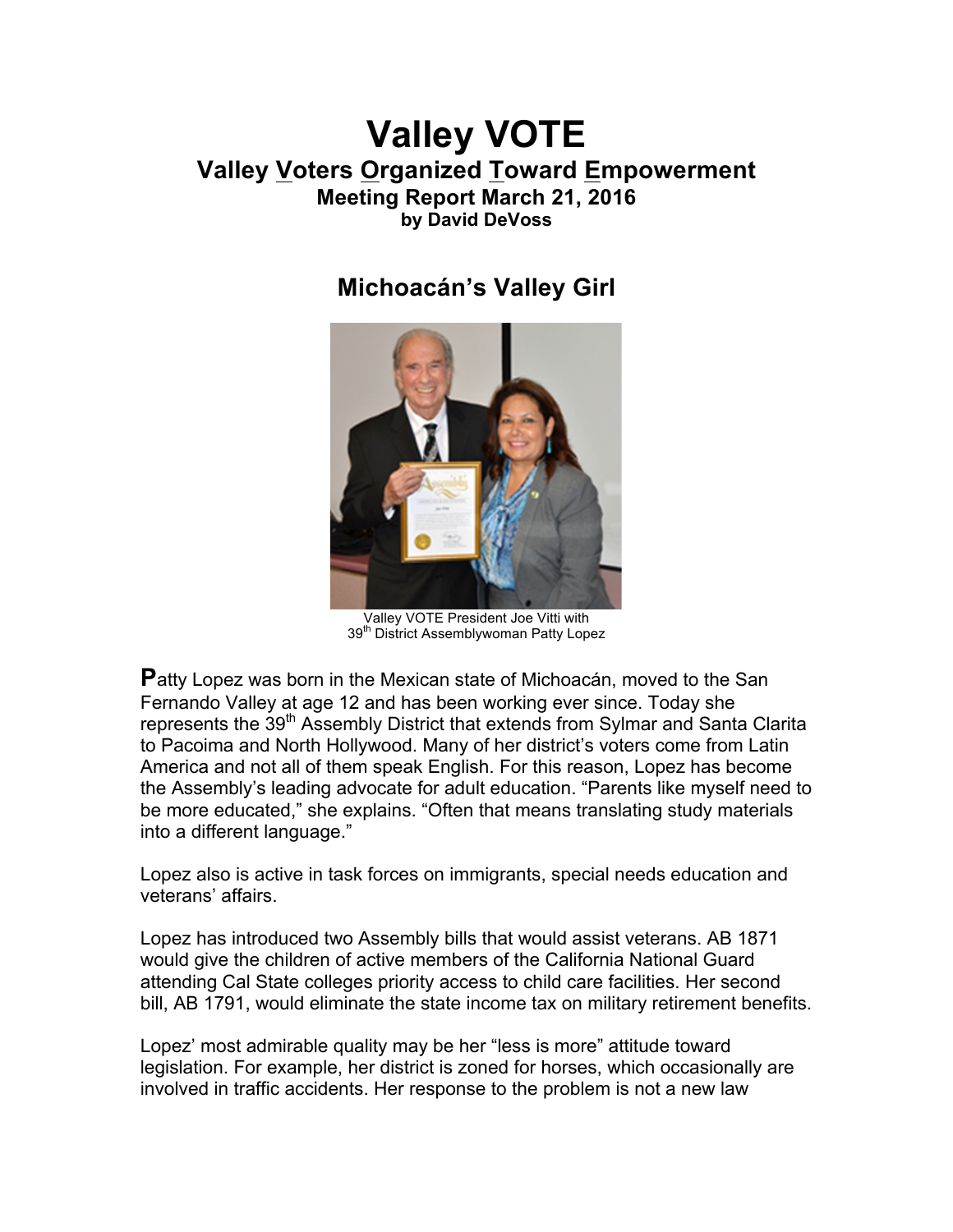regulating horses on public streets but the addition of pages to the California Driver Handbook that would add safety information to the test prospective drivers must take.

Lopez is a proud Mexican America who admits our immigration system needs reform. She does not fault people living in this country illegally as much as their native countries – Mexico, Salvador, Honduras, Guatemala - that do little to provide the safety and jobs that might dissuade desperate citizens from heading North. "Other countries are not taking this problem seriously," she says. "So many people take advantage of this country."

Until the U.S. government redirects its anger away from illegal immigrants simply seeking a better life to corrupt Hispanic oligarchs bleeding every peso possible out of their countries, Lopez will continue supporting poor Valley residents who do not speak English. "People in my district who do not speak English just want to protect their kids," she says. "And the children don't want to be afraid that their parents will be deported."

# **The Menace of Methane**

**O**n October 23, businessman Gabriel Khanlian was sitting in his Porter Ranch home office working on his computer when he developed a throbbing headache and began vomiting blood. "I called the gas company and was told there was nothing wrong," Khanlian remembers. "The company continues to insist people aren't sick and it's just their imaginations."

Gas company intransience drove Khanlian to join the Save Porter Ranch protest group, which is debating its next step now that the gas leak is repaired. Most Porter Ranch residents would like to shut the entire SoCal Gas operation down



**Gabriel Khanlian of Save Porter Ranch**

but they realize this will be difficult since the natural gas brought in and stored in 125 old Aliso Canyon oil wells is used by millions of people from Ventura to Santa Barbara.

So, why not switch, or at least begin the transition, to a cleaner form if energy? "Let's fill the canyon with solar panels with wind turbines on the ridge line," Khanlian proposes. "People say windmills are unsightly, but this is an empty canyon. People are still getting sick and in response we get air monitoring devices in our backyards. I have a son eight years old. Don't kids' lives matter?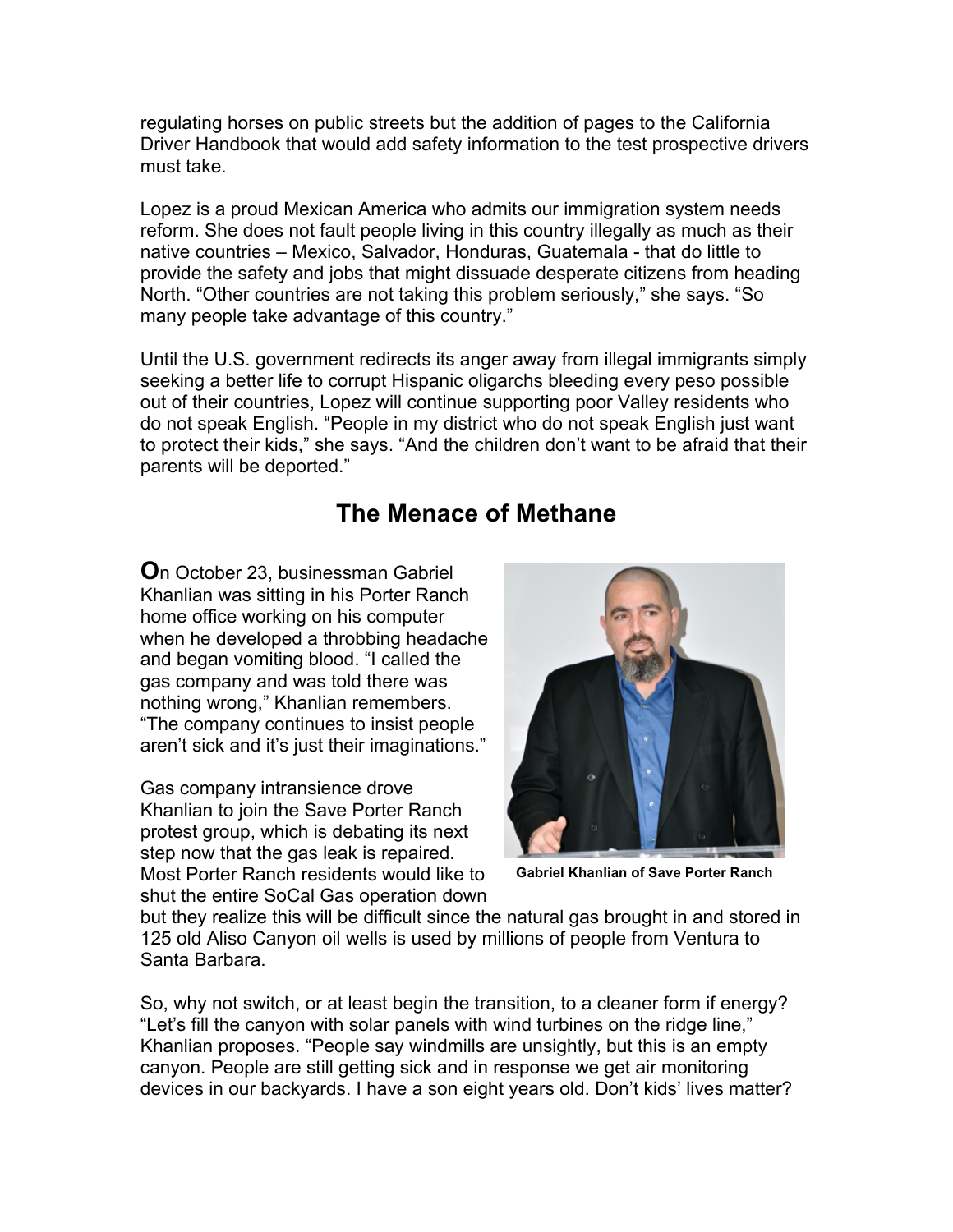The Save Porter Ranch group says the Valley should stick together and demand the Aliso Canyon facility be closed – or come up with a plan that will clean the air and not sacrifice the natural gas storage facility. Khanlian's group believes a switch to clean energy is possible if the five to ten year transition starts now.

#### **Vic Viereck – Sidewalk Vending**

The primary attraction to people who do street vending is the substantially lower cost they incur compared to what owners of brick and mortar businesses must pay. Some people, including elected officials, advocate some form of licensing for sidewalk vendors. They say licensing of sidewalk vending will raise the revenue necessary to enforce regulations on street vendors.

Aside from any other problems that may be caused by street vending, reduced tax revenue is a major problem. The substantially reduced cost of operating sidewalk businesses enables vendors to undercut prices charged by brick and mortar businesses. That reduces sales and profits at the brick and mortar businesses. Even if sidewalk vendors of merchandise responsibly report the volume of their merchandise sales, the reduced level of sales is a big negative hit to municipal sales tax revenue. Brick and mortar businesses also are at a disadvantage because they must absorb consistent overhead costs that cannot be easily reduced.

Reduced profits at brick and mortar businesses means fewer income taxes are paid. While income tax revenue only affects state and national governments, reduced profit at brick and mortar locations negatively affects the value of their property. Reduced property values reduce property tax revenues. Sales and property taxes are two major sources of revenue for cities, counties and school districts. Too many other needed governmental services could be reduced as a result of the sidewalk vending.

## **Ralph Kroy – Sunshine Canyon Landfill**

The Sunshine Canyon landfill continues to receive an increased number of complaints from citizens and violations from the South Coast Air Quality Management District (SCAQMD). In the past month alone there have been 100 complaints, and four Notices of Violation (NOV's) for Rule 402 – Public Nuisance. The total number of complaints now stands at 8,702, and 169 NOV's since January 2009 to present. Despite the hazards it presents, the landfill continues to grow by 2,500,000 tons a year.

Even though the landfill is getting a bit more attention due to the Porter Ranch/ Aliso Canyon gas leak, there is scant increase in the attention shown by government agencies, politicians or the news media. The sole exception is Dr. Cyrus Rangan, Director of the Bureau of Toxicology and Environmental Assessment for the County of Los Angeles Public Health Department. He has started meeting with various agencies that oversee landfill operations and we are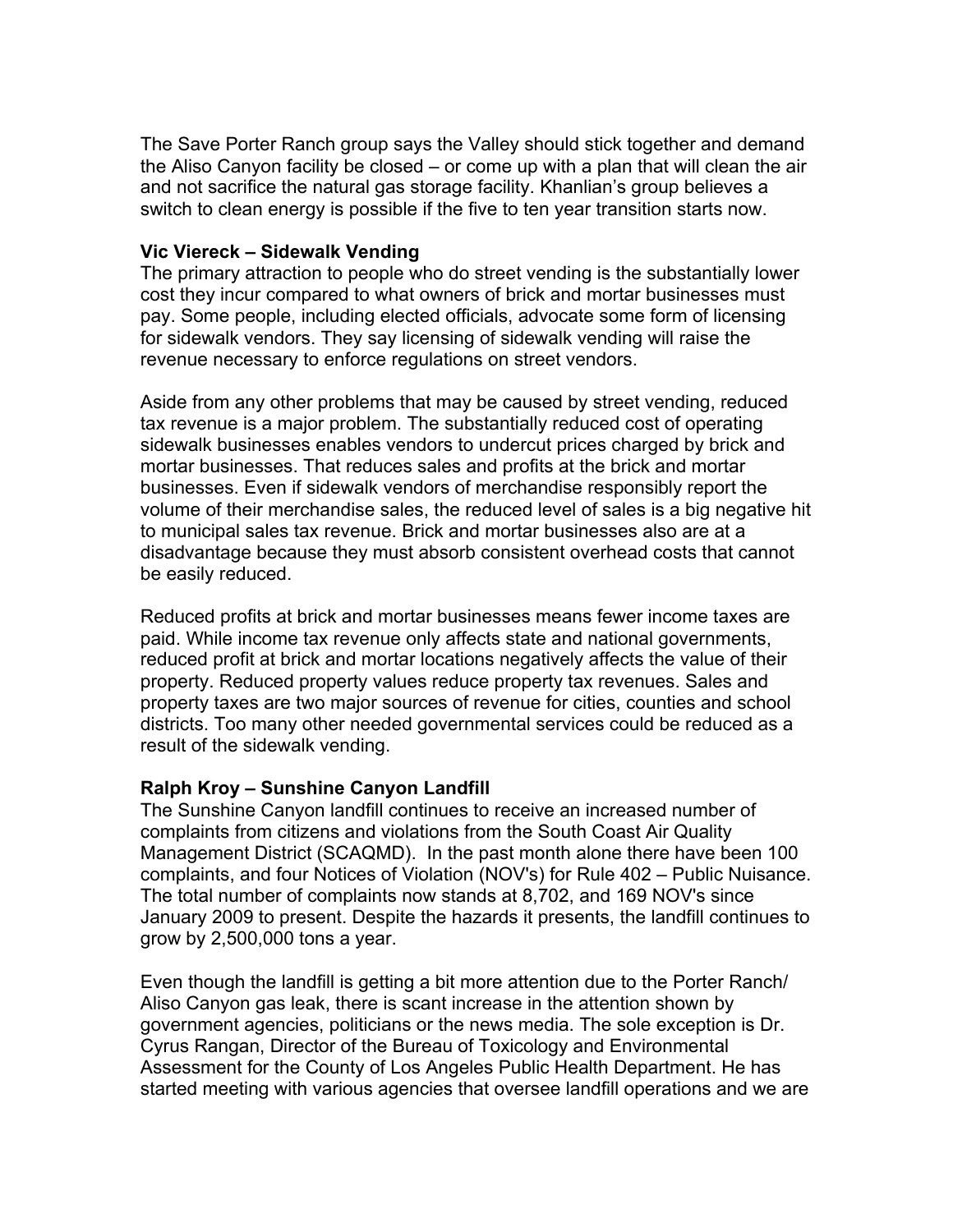hopeful that he can get some action.

The March 2016 meeting of the Sunshine Canyon Landfill - Community Advisory Committee ( SCL-CAC ) at the Knollwood Country Club, drew a large contingent of parents of children from the Van Gogh Street Elementary School, which is heavily impacted by the odors from the landfill. They have started an environmental group and are reviewing all reports prepared by the landfill and the SCAQMD, scrutinizing them for methane, which is not captured by the gas collection system and could impact their children.

## **David DeVoss – Department of Building & Safety**

Sooner or later everyone who owns a house in LA comes into contact with the Department of Building & Safety. The organization is intended to insure safe construction and adherence to zoning codes. But anyone who had followed the shredding of Ventura Blvd's Specific Plan or the drive to Manhattanize Hollywood knows any rule can be avoided if the developer is big enough.

But what of residential construction? Recently I sought a permit to construct a backyard pavilion. The structure had a shower, freestanding bar, gas fireplace and one wall. Open on three sides, the pool pavilion was not intended for Nannies, grannies or Airbnb guests. Still, it took four and a half months to get a permit and when it finally came the city ordered the vertical posts be set seven feet into the ground ("You must engineer for earthquakes!"), four sprinklers be installed, one of them in the shower ("You live in a fire zone!") and that the tiny bathroom have two doors, both wide enough for wheel chairs ("Disabled need to evacuate quickly in the event of a fire or earthquake!").

The fact my four-sided structure has only one wall made no difference at all.

## **Denny Schneider – Los Angeles World Airports**

The FAA mandate is to keep the sky safe and to foster interstate commerce. It does that very well. Air transport is the safest conveyance when measured in deaths/mile. Unfortunately, the FAA does not care about pollution, passenger comfort or aircraft noise adversely impacting people on the ground.

The FAA's answer to growth is NextGen, a technology that saves time, fuel and reduces pollution by directly routing aircraft from one city to another via GPS coordinates. It's a good idea but the devil is in the details of its implementation.

Several years ago the FAA came out to the LAX-Community Noise Roundtable to present their plan. They had already hit a buzz saw of angry people on the East Coast that were newly impacted and vowed not to repeat the implementation errors. They told us that they wouldn't start from scratch in Southern California, but only make nominal changes that were not controversial. Despite these assurances, there is plenty of controversy.